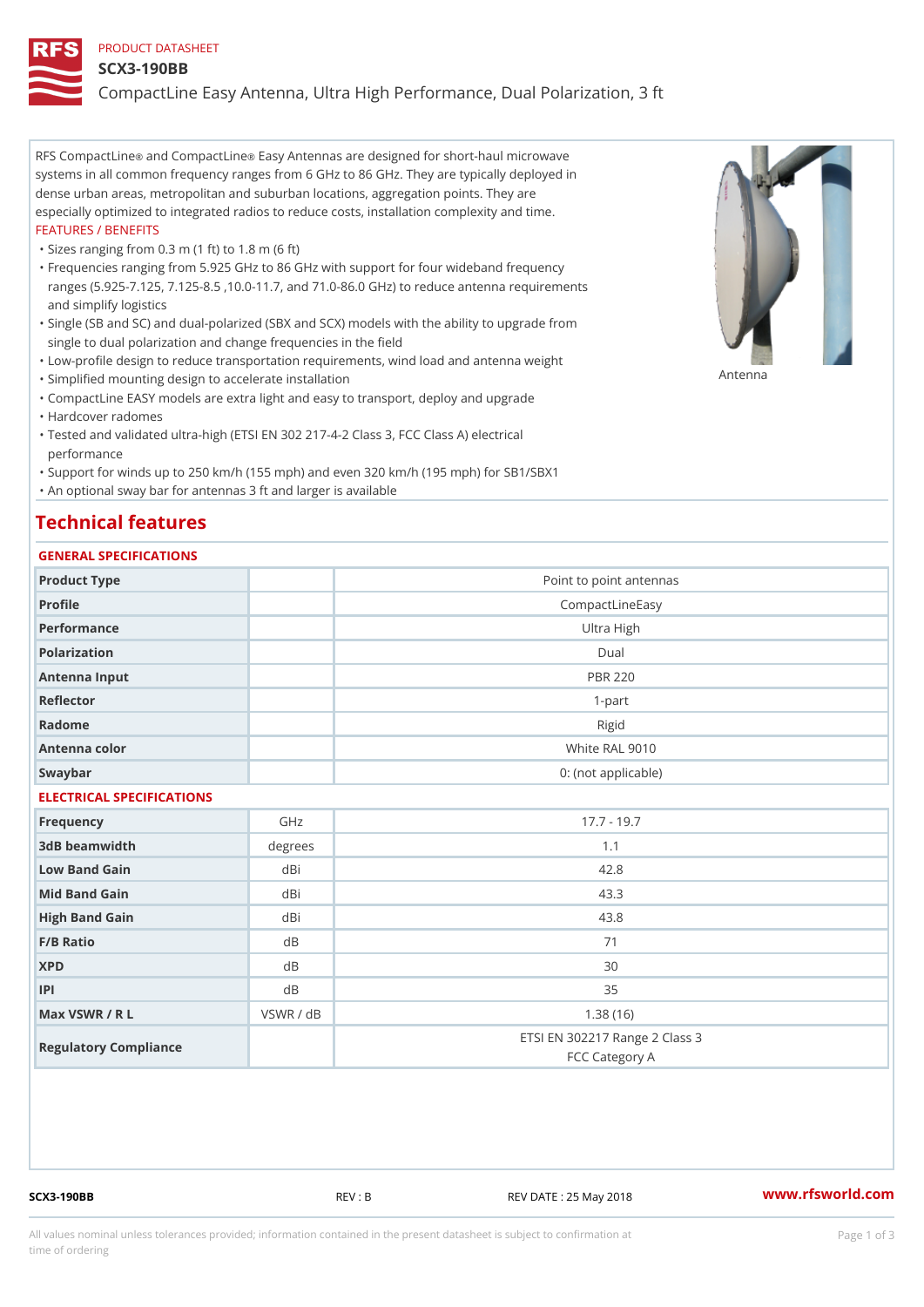# PRODUCT DATASHEET

## SCX3-190BB

CompactLine Easy Antenna, Ultra High Performance, Dual Polarization,

| MECHANICAL SPECIFICATIONS                                                                                |              |                                                   |
|----------------------------------------------------------------------------------------------------------|--------------|---------------------------------------------------|
| Diameter                                                                                                 | ft $(m)$     | 3(0.9)                                            |
| Elevation Adjustment                                                                                     | degrees      | ± 15                                              |
| Azimuth Adjustment                                                                                       | degrees      | ± 15                                              |
| Polarization Adjustment                                                                                  | degrees      | Dual                                              |
| Mounting Pipe Diameter<br>minimum                                                                        | $mm$ (in)    | 89 (3.5)                                          |
| Mounting Pipe Diameter<br>maximum                                                                        | $mm$ (in)    | 114(4.5)                                          |
| Approximate Weight                                                                                       | kg (lb)      | 18(40)                                            |
| Survival Windspeed                                                                                       | $km/h$ (mph) | 252 (155)                                         |
| Operational Windspeed                                                                                    | $km/h$ (mph) | 164 (102)                                         |
| <b>STRUCTURE</b>                                                                                         |              |                                                   |
| Radome Material                                                                                          |              | Rigid                                             |
| FURTHER ACCESSORIES                                                                                      |              |                                                   |
| optional Swaybar                                                                                         |              | 1: SMA-SK-3 (1.35 m x Ø33 mm)                     |
| Further Accessories                                                                                      |              | SMA-SKO-UNIVERSAL : Universal sway bar fixation I |
| MOUNTOUTLINE                                                                                             |              |                                                   |
| m m<br>$Dimen sion_A$<br>(in)                                                                            |              | 999 (39.33)                                       |
| m m<br>$Dimension_B$<br>(in)                                                                             |              | 375 (15)                                          |
| m m<br>$Dimension_C$<br>(in)                                                                             |              | 56(2.2)                                           |
| $Dim_D - D -$<br>m m<br>89mm (3.5_in) Pi(pine                                                            |              | 379.5(14.9)                                       |
| $Dim_D - D -$<br>m m<br>$114$ m m $(4.5$ _ ir $)$ $R$ ii p $e$                                           |              | 392 (15.5)                                        |
| m m<br>$Dimension$ _E<br>(in)                                                                            |              | 79 (3)                                            |
| m m<br>Dimension_F<br>(in)                                                                               |              | 182(7)                                            |
| WINDLOAD                                                                                                 |              |                                                   |
| Fs Side force<br>$max.$ @<br>survival $w \nmid N$ ( $ b$ )<br>speed                                      | 1951 (326)   |                                                   |
| Fa Axial force<br>$max.$ @<br>survival $w \in N$ (l $b$ )<br>speed                                       | 2930 (659)   |                                                   |
| M Torque<br>$m$ aximum $@$<br>N m<br>survival wind<br>$\vert t \rangle$<br>l b<br>speed Nm (ft<br>$1b$ ) | 1213 (895)   |                                                   |

SCX3-190BB REV : B REV : REV DATE : 25 May 2018 WWW.rfsworld.com